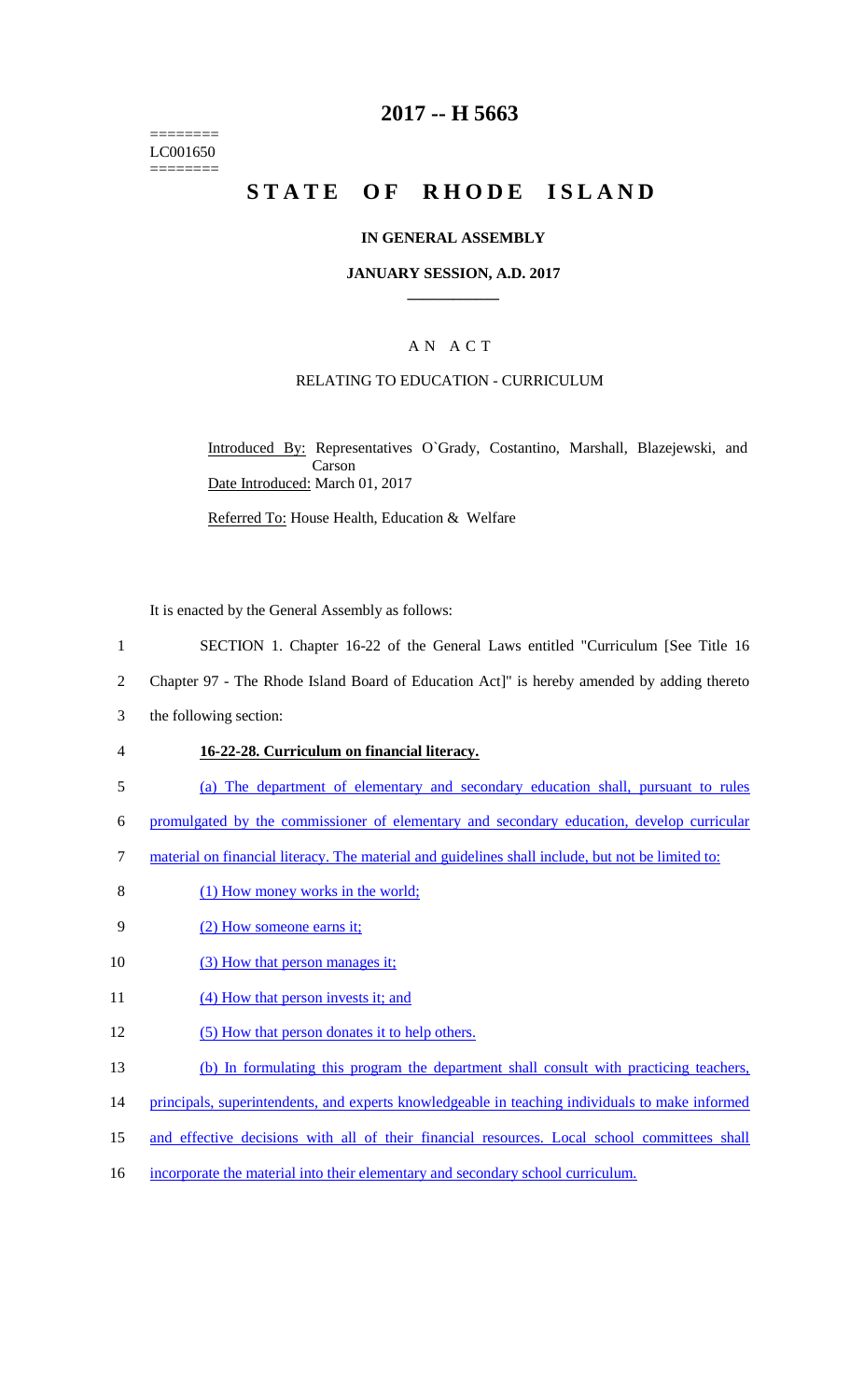1 SECTION 2. This act shall take effect upon passage.

#### $=$ LC001650  $=$